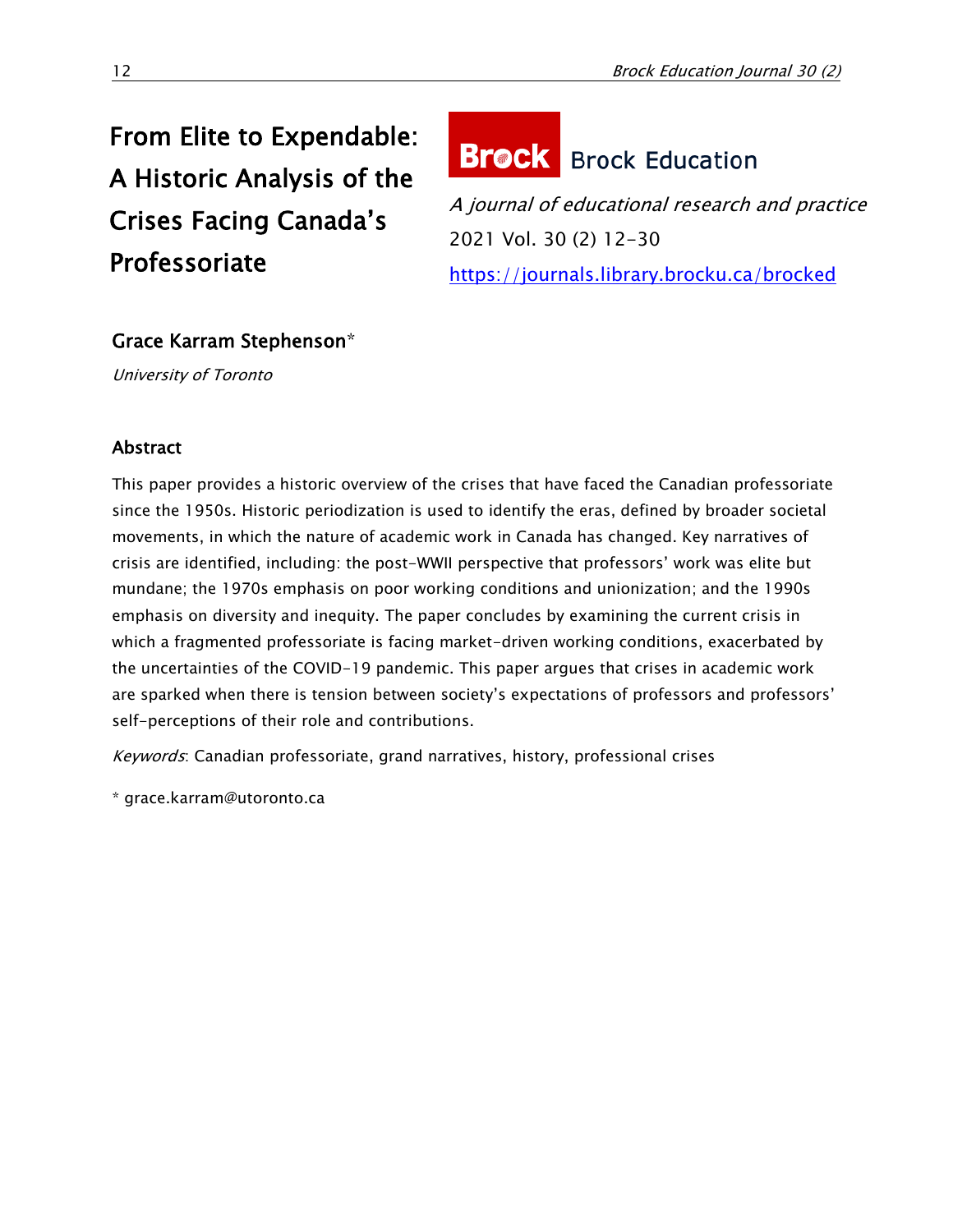It is frequently the case that when professors turn the lens of inquiry inward and scrutinize their own profession, they do so from an intersubjective epistemology intended to reveal inequities and spark change. Thus, much of the research on professors' academic work or working conditions has sounded an alarm, calling attention to the particular problem or crisis that defined the academy at the point in time in which the study was undertaken. For example, in Watson's *The Professoriate: Occupation in Crisis* published in 1985, the distinct political climate of the late 1970s and its influence on the academy are brought to life as the authors address the challenges of massification, gender parity, and fiscal austerity. Likewise in the 1990s, the large-scale surveys of Lennards (1990) and Nakhaie and Brym (1999) explore the political beliefs of professors, research that mirrored an era in which the ideological divides that defined the post-cold war had faded into uncertain terrain.

Although the importance of each study is evident in the era in which it is written, most are too quickly forgotten a decade later when the next crisis of the professoriate takes the stage. Individually these studies play an essential role in clarifying time-specific challenges, yet they should also be valued as a collective repertoire of scholarship from which to understand the evolving position of professors in Canada, collectively referred to as Canada's professoriate. This paper argues the past 80 years of scholarship on Canada's professoriate should be viewed collectively to understand the convergence of political, social, and economic events that shaped academic work in each era and contributed to new identities and crises among the professoriate. This analysis is paramount to understanding how professors respond to the external forces that reconfigure their working lives, which features of academic work persist amid change, and where there is evolution or adaptation over time.

Two puzzles from public discourse motivate this historic reflection. First, the dramatic shift in public opinion about the prestige of an academic career in Canada between 1950 and 2007. In the introduction to their book, *Historical Identities: The Professoriate in Canada*, Stortz and Panayotidis (2006) reference a 1942 article in a student newspaper that labeled professors as "rather a sorry lot ... [of] ivory towerists" (p. 3), indicating a perceived detachment or irrelevance to the broader society. The latter author's view is confirmed in several scholarly works in subsequent decades (Porter, 1965; Robson, 1966; Scarfe & Sheffield, 1977). However, this negative perception of academic work changed completely by the end of the century when research indicated an academic career was "too good to leave" (Thorsen, 1985, p. 158) and large-scale surveys confirmed the majority of full-time professors in Canada reported high or very high levels of job satisfaction (Lennards, 1990; Weinrib et al., 2013).

The second puzzle is the recurring theme in the literature and public discourse on professors in the 1990s expressing concerns that there was a professor shortage. Fears that Canadian universities would not have enough PhD graduates to fill vacant positions were common in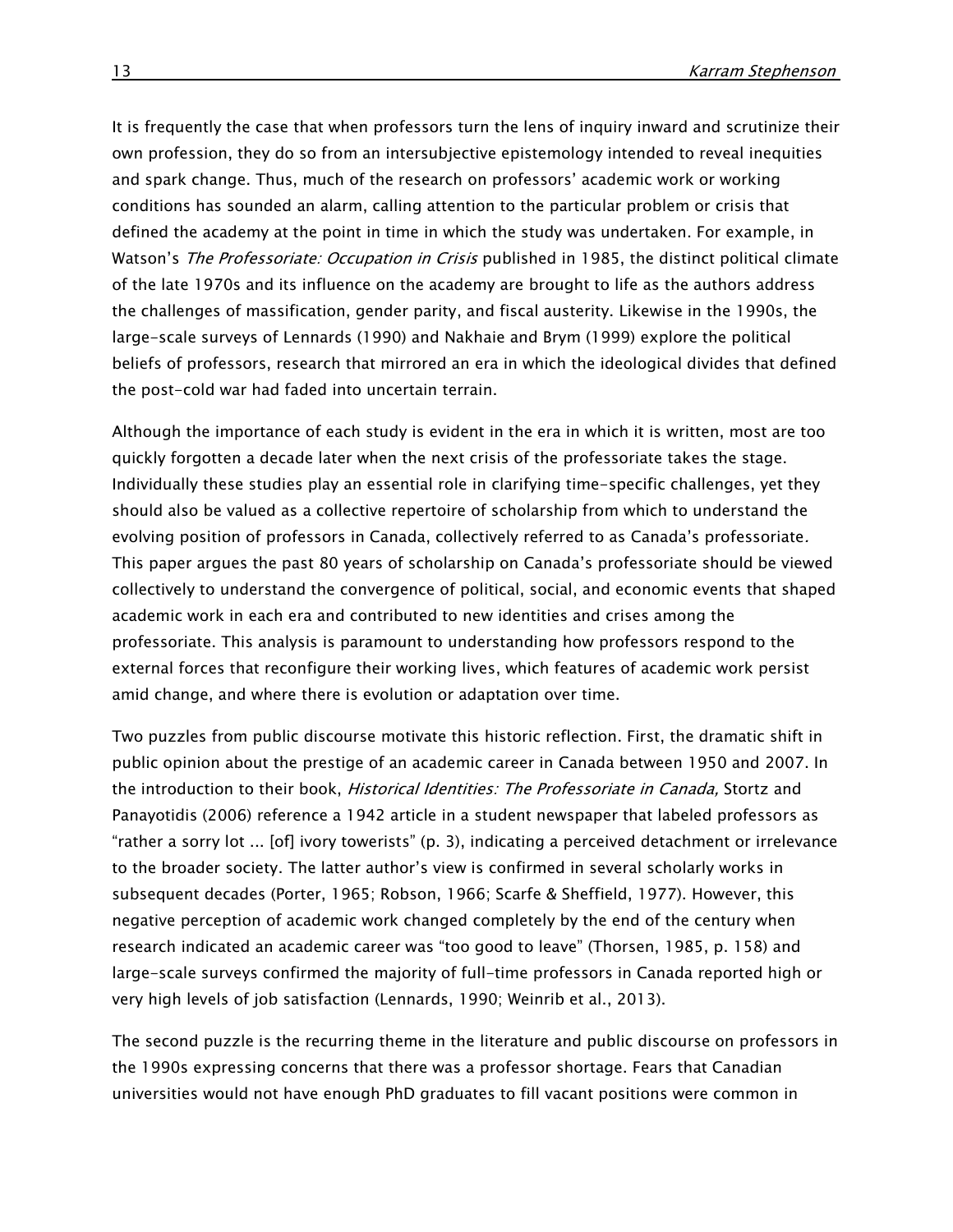scholarly and media publications (Acker, 2004; Association of Universities and Colleges of Canada [AUCC], 2002). However, 20 years later, the trend reversed in several academic fields, particularly the humanities and social sciences. In 2016, doctoral graduates outnumbered the available tenure-track jobs, and many found themselves competing for part-time, contract positions (Cope Watson, 2013; Field & Jones, 2016).

These changing yet interrelated crises that circle the academy are indicators of broader social change in Canadian society—change that leads to uncertainty as to what role professors should take. Within Canada, as in most national and institutional contexts, many expectations are placed on academics. Professors are charged with a myriad of roles from producing new knowledge to instructing young minds and critiquing authority. As such, the changing nature of academic work has deep societal implications and where the grand narratives of professors are in dissonance with those of the society that demands something of them, the crisis emerges. This paper argues that the academic work at Canadian universities is embedded in a societal context that is constantly shifting. Each of the "crises" outlined below has been chosen for the high volume (both quantity and decibel) of scholarship and debate it garnered. By collectively examining these crises, the changing nature of academic work is revealed. The following section conceptualizes the terms "crisis" and "grand narrative," arguing that a call for crisis is indicative of larger society fluctuations. Next, the methodology of historic periodization is outlined, followed by an overview of the loudest crisis themes that are seen in a review of scholarship on Canada's professoriate. The paper concludes by reflecting on the current era in which a fragmented professoriate is facing a new crisis of market-driven working conditions exacerbated by the uncertainties of the COVID-19 pandemic.

#### Crisis or Change of Narrative?

In order to anchor this historic review of "crises" to a foundational theoretical framework and clarify the concept of crisis used for analysis, this paper adapts the scholarship of Peters (2004) and Readings (1996). Peters (2004) argues that the word *crisis* "has almost lost the theoretical purchase it once had and slipped into a kind of rhetoric that is now consistently invoked by writers and scholars of all political persuasions" (p. 67). Yet, while the term may be under debate, Peters suggests the cry of crisis often points to larger alterations in the nature of the university as a social institution. Simply put, where an individual or group of individuals claim that they are experiencing a crisis, it is important to examine the broader societal context in which they exist. Their concerns may be symptomatic of broad societal shifts. Peters adopts Readings's (1996) use of *grand narratives* as an analytic tool to capture the essence of the university evolution that sparks the crisis:

Grand narratives are the stories that cultures tell themselves about their own practices and beliefs in order to legitimate them. They function as a unified single story that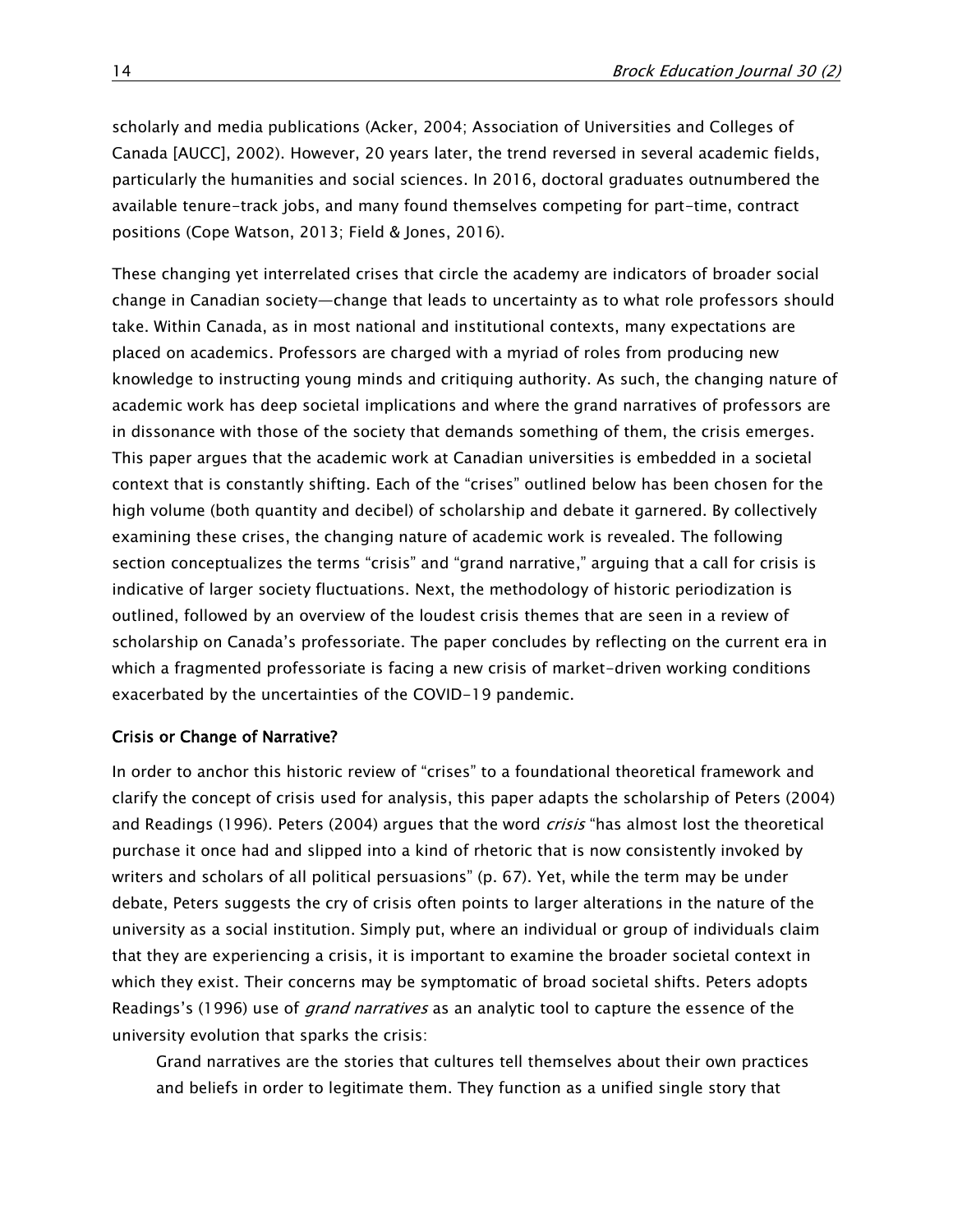purports to legitimate or found a set of practices, a cultural self-image, a discourse or an institution. (Peters, 2004, p. 72)

By pinpointing the grand narrative that legitimated universities in a particular era, an ideal type emerges with which to contrast universities with other contexts or eras. Readings's periodization is an example of this analytic defining of eras. Readings (1996) examines 200 years of the Western university and suggests that three grand narratives can be distilled: "the Kantian idea of reason; the Humboldtian idea of culture; and the techno-bureaucratic idea of excellence" (p. 70). Readings's historic periodization is one example among several important scholarly contributions in which authors seek to bookend the historic eras in which universities, it is argued, have a distinct group of characteristics. Scholars have also pointed to the changing nature of academic identities in historic eras. Most helpful is Neave's (2001) examination of the Western university through a historical analogue in which he describes the identity of scholars in subsequent manifestations of universities and the shifts in the nature of academic work. He distinguishes between the grand narrative of the medieval academy under the Holy Roman Empire and the subsequent rise of the nation-state in Europe when universities were used by the newly formed nations to legitimate their existence. Under the Holy Roman Empire, academics were mobile agents, connected not to a geographic or institutional location, but to each other through their identity as scholars and their pursuit of truth. With the forming of nations, faculty were repositioned as civil servants and universities contributed to "collective awareness [that] expressed itself through a shared consciousness of history, literature, language, science and their institutions ... that is national identity" (Neave, 2001, p. 22). In the past few decades, globalization has again altered the grand narrative of the university and its scholars. Institutions and governments strive for research excellence and undertake international endeavours amid a climate of fiscal accountability and global rankings (Altbach & Knight, 2007; Marginson, 2008). Academics are no longer expected to be medieval scholars, civil servants, or preservers of culture and reason. However, what they are expected to be is only gradually coming into focus.

As each historic shift awaits the solidification of a new grand narrative, there is friction born of a dissonance between the role professors wish to play and the new role society requires of them. In the Canadian context, the cry of "crisis" has been heard recurrently since the 1940s in relation to professors' work and status. Although it is somewhat presumptuous to label recent shifts in Canadian history as "grand-narratives," they still offer an important point of departure to consider the context-specific challenges that have reshaped Canada's professoriate as the nature of higher education is altered by broader societal pressures. This paper adapts the concepts of grand-narrative and crisis, somewhat narrowly, examining instead the micronarratives or discourses specific to the Canadian context and its university sector. Historic periodization is used to identify the contextual forces that contributed to changes in the nature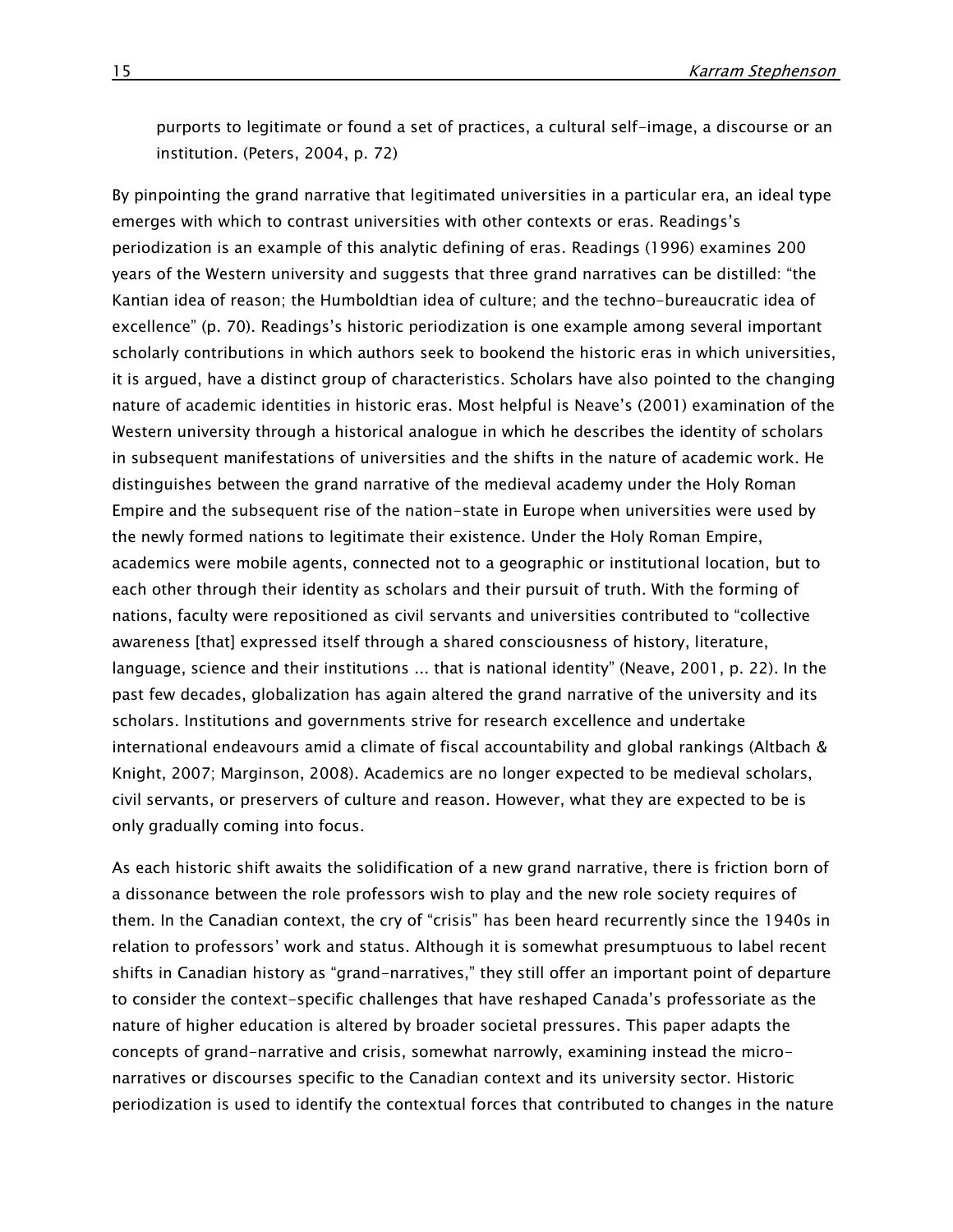of academic work in Canada and led to the sounding of "crisis." Although many of the historic events below fit easily into decennial eras, this paper embraces an "overlapping historiography" that allows historic shifts to be conceptualized as dynamic, simultaneous, and mutually constructive (Sangster, 2010). Thus, the paper has been organized around themes that illustrate the shifting experiences of professors rather than tightly bounded eras describing chronological events.

# Data and Methodology

This paper draws on the findings of a review of the literature on Canada's professoriate (Karram Stephenson et al., 2017). This original literature review examined all scholarly writing between 1950 and 2015 that had professors in Canada as the unit of analysis. A total of 150 studies were found and categorized into themes (Figure 1). Adopting the review process of Hart (1998), the review had three iterative phases: (a) search of the literature, (b) classification of themes, and (c) synthesis of the data. The main themes in the literature are illustrated in Figure 1.

# Figure 1



Main Themes From the Original Literature Review on University Professors in Canada

Note. This diagram is used with permission (Karram Stephenson et al., 2017).

The analysis conducted for this article involved a re-coding of the above literature with a particular focus on the crisis discourses or narratives that were concentrated in scholarship and public discourse on academic work in certain time frames. While the individual studies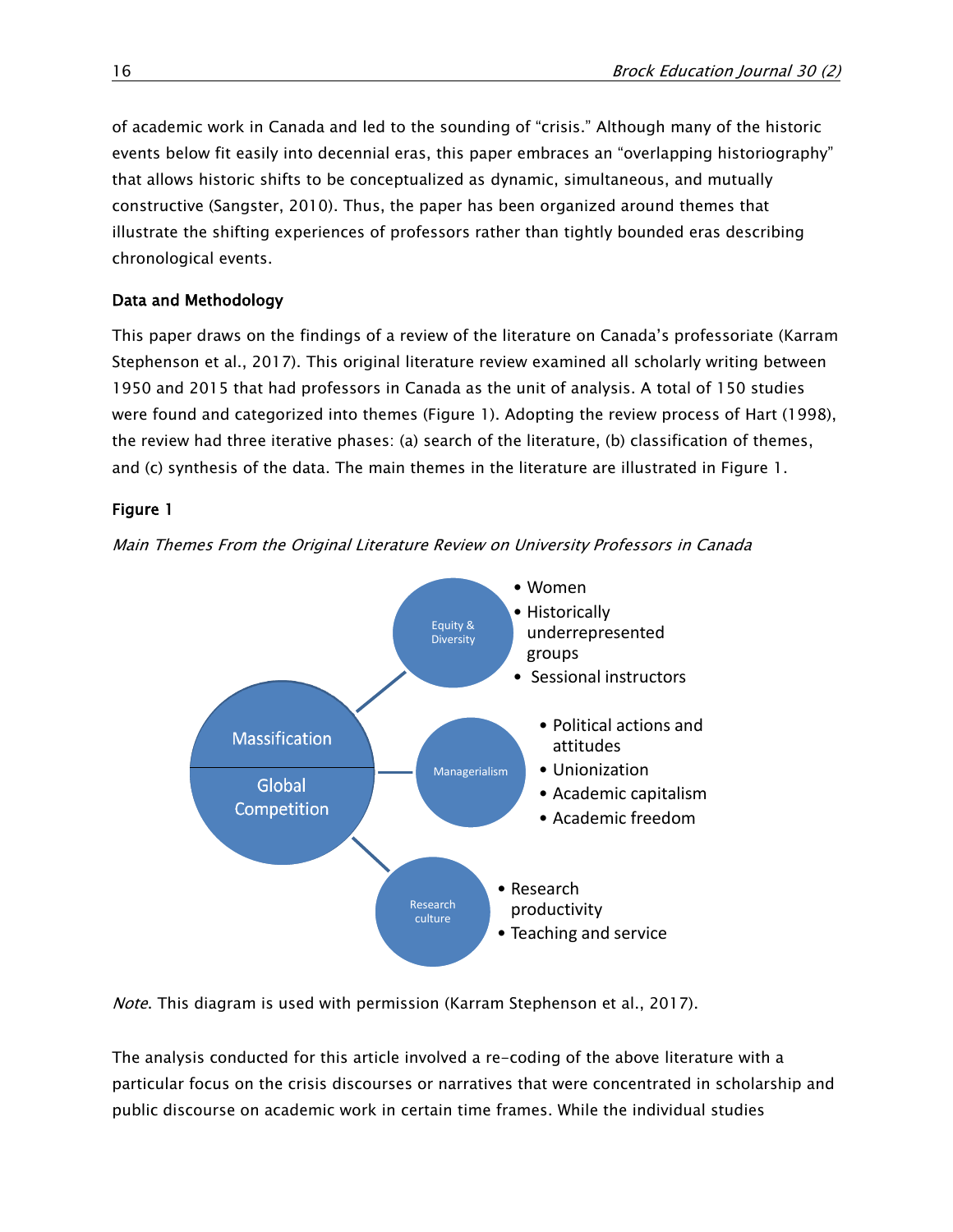highlighted in the original review provide an in-depth look at, and often suggested a solution for, the time-bound crisis they examine, this paper analyzes these studies holistically to understand the changing nature of academic work in Canada and the tensions this causes for the professoriate. Figure 1, taken from the comprehensive review, identifies massification and global competition as the main themes in the broader literature on Canada's professoriate. In contrast, this paper focuses on crisis-themes within the broader literature including negative perceptions of academic work, expectations of the public good, inclusion of historically marginalized groups, globalization, and the COVID-19 pandemic. As the analysis below describes, these themes of crisis reveal micro-narratives surrounding the work of professors in Canada including the 1950s' elite university, unionization of the 1970s, struggle of equity amid diversity in the 1990s and market segmentation of academic labour in the 2010s (see Figure 2).

# Figure 2

#### Micro-Narratives and the Processes by Which They Are Shaped



# Negative Perceptions of Academic Work in Canada

The first theme of crisis revealed through a review of scholarship and public discourse on Canadian professors is the negative perception of an academic job in Canada until the 1970s. The article referenced above by Stortz and Panayotidis (2006) is used to argue, in their seminal work *Historic Identities: The Professoriate in Canada*, that a critique of professors existed and gradually increased throughout the 1950s and 1960s. This poor view of professors culminated in Porter's (1965) book The Vertical Mosaic in which he argued that the social activism of American professors who came to work in Canada was diminished by "the onset of middle age and the quest for respectability, inability to vote in Canadian elections, and the Canadian countryside with its beaver, trout and cottages" (p. 354). While subsequent scholarship sought to challenge the validity of Porter's analysis, the debate surrounding the topic was pronounced and confirms that the negative perception of academic work was prevalent and that many academics felt it needed to be countered (Scarfe & Sheffield, 1977). A survey conducted in the same period found fewer than 40% of PhD graduates aspired to be professional academics (Robson, 1966). This was attributed to the perception that academic work was "pleasant, steady and safe, but not particularly challenging or exciting" (Robson, 1966, p. 269). Neatby (1985), in his scholarship from two decades later, attempts to explain this poor opinion of academic work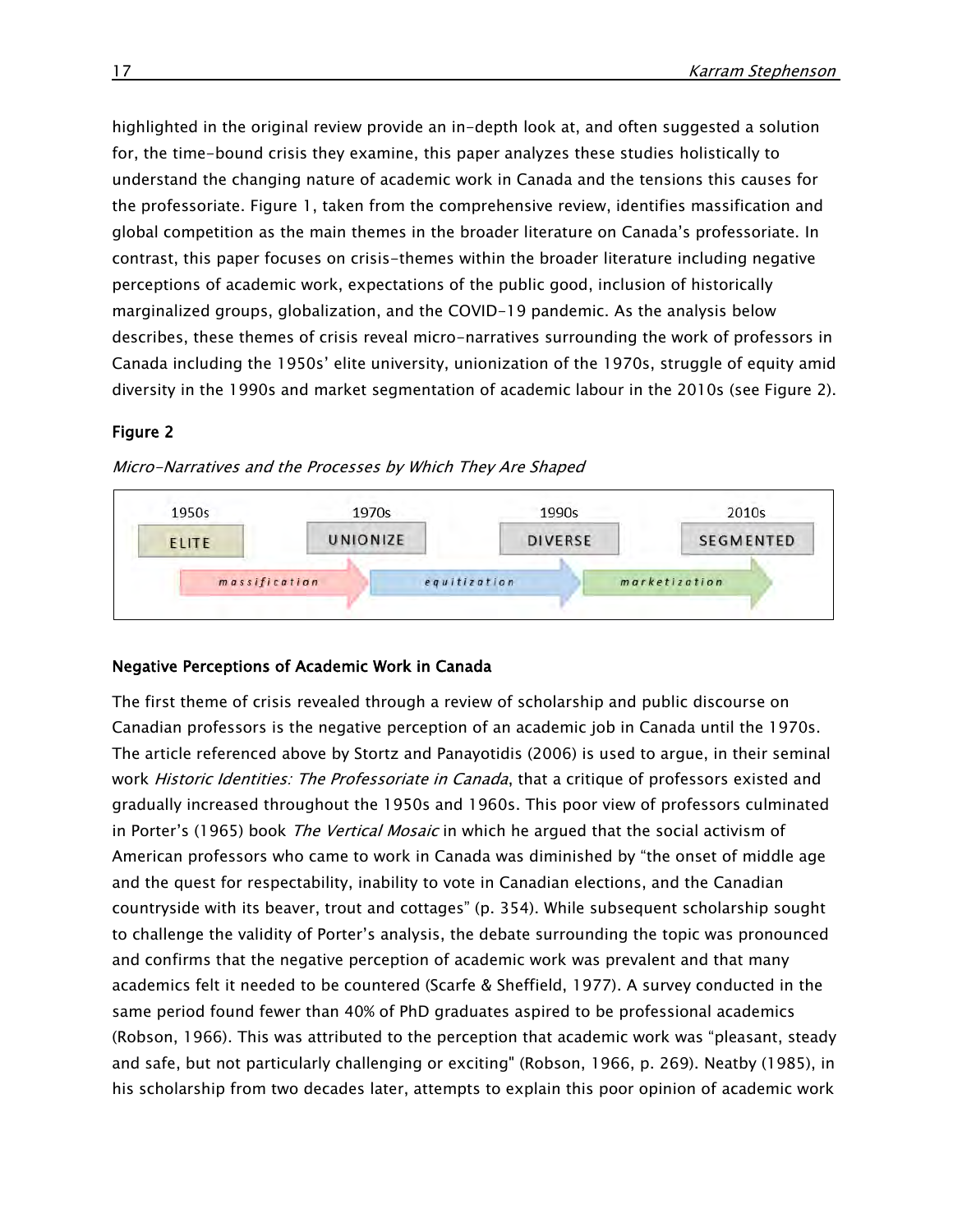arguing the postwar enthusiasm for university degrees had plateaued as the class of veterans graduated. He contends that by the late 1950s, professors' salaries had not increased in step with the cost of living and universities had little money for the accoutrements of the professor career such as private offices or funding for travel and research.

Porter's skeptical view of Canadian professors in 1965 is also a reflection of the Canada–U.S. divide that characterized the "long sixties" (Sangster, 2010). The Civil Rights and Women's Movements, as well as the Vietnam War, were reshaping American culture and unleashing the forces of student activism. Although Canada saw echoes of these movements, this political turbulence, combined with an increasing demand for professors in Canada as enrolment grew, resulted in large numbers of American academics moving to Canada (Lachapelle & Burnett, 2018). Some were draft dodgers, others had politically dissident views, while still others were simply looking for employment. The hiring of more Americans was a distinct contrast to the historically strong ties between Canadian and British academics. Yet this stronger relationship between Canada and the U.S. came with difficulty. American academics were critiqued by the colleagues they left behind for failing in their political activism and mellowing once in Canada. This immigration of American academics also sparked fear among the Canadian academy that "Americanization," a vague term, was occurring through the hiring process. These layered influences contributed to the negative view of academics and academic work in the 1950s and 1960s as described by Porter.

By the 1980s, these negative perceptions of academic work had begun to change. Thorsen's (1985) study of professors' workplace stress, based on interviews with nine chairpersons, revealed strong opinions that academic work was "too good to leave" (p. 158). This was seen as evidence that Canadian full-time professors were a productive, healthy group in 1985, despite the stresses of their work. More recent data confirms the appeal of full-time academic work in Canada and the satisfaction of the professoriate: Lennards (1990) confirmed professors were satisfied with their jobs in 1990 and in 2007 the Changing Academic Profession (CAP) survey found satisfaction continued with more than 70% of Canadian full-time professors responding positively about their job (Weinrib et al., 2013).

The increase in prestige and the reversal of public perception can be linked to three interrelated historic processes: massification and the expansion of the higher education sector as population demographics changed in Canada; the alignment of universities with national or public interests; and the subsequent union activities that improved and standardized employment conditions across sectors, not just higher education.

# Massification

First, the period following WWII was a time of immense growth in both Canada's population and the hiring of academics. In 1960, Canada had 17.6 million people, 107,000 of whom attended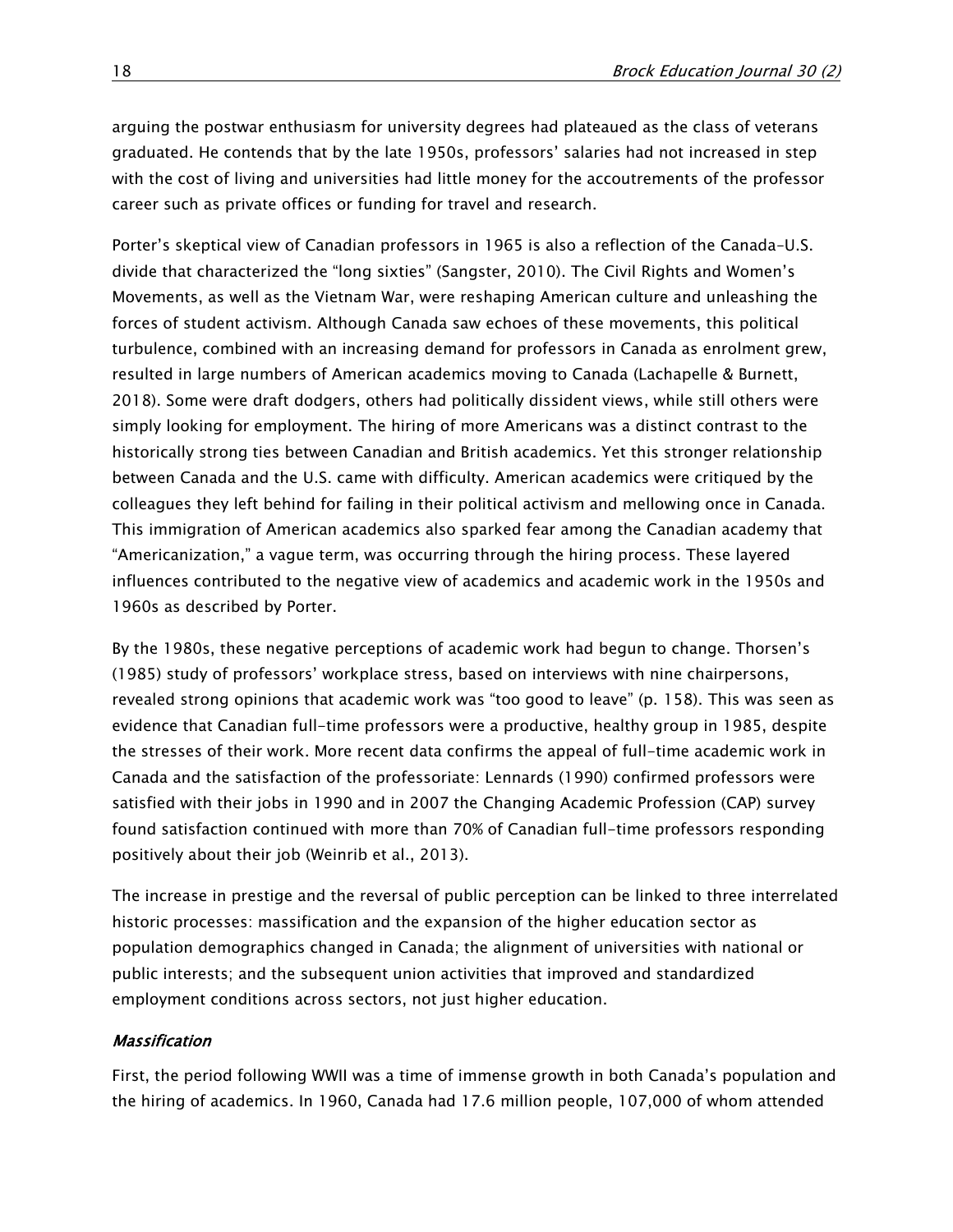university full-time (Fisher et al., 2006). By 2019, the population was 37.59 million with more than 1 million full-time university students. This move to mass and later universal higher education, as defined by Trow (1999), contributed to a dissonance in the working lives of professors in Canada. While professors had previously educated elite males from a relatively insular position (or the ivory tower), by the 1980s their numbers had grown to 30,000 and they were in the spotlight as society expected the formation of a growing percentage of the population was their responsibility. Combined with echoes of American activism and the expectations to challenge authority, the role of professors, previously an unlikely subject of scientific study, was scrutinized and found wanting. The "crisis" was felt deeply as academic work in Canada adjusted to the new context of massification and the new expectations of their professional work.

#### Shifting Mandates and the Public Good

A significant outcome of massification was the implicit alignment of universities and academic work with the public good. Universities became seen as essential societal institutions charged with sparking economic growth and educating the labour market, rather than ivory towers for elite thought. Prior to WWII, Canada's universities with their British roots resembled what Clark (1983) calls the Anglo-Saxon model or Neave (2001) the Saxon model, in the sense that they remained extensions of local, elite, or religious communities in which they were located with the core values of academic freedom and autonomy from the government. Yet, by the 1960s, Canada's Anglo-Saxon model was on the decline and new secular institutions were founded to meet the growing demand for higher education. Although the mandate of these new universities for teaching and research was similar in form to earlier universities, their very existence was closely linked to massification and their purpose was education for the public good. A comparative reading of the charters of the University of Toronto and York University clarifies this shift in mission. The founding of the two institutions is separated by over 100 years. More important, the founding of the University of Toronto in 1827 occurred at a time of elite detachment from society, while York University was founded during the swell of massification. The University of Toronto's (1992) Statement of Institutional Purpose argues professors have the "right to raise deeply disturbing questions and provocative challenges to the cherished beliefs of society at large and of the university itself" (Purpose of the University section, para. 2). In contrast, the founding of York University in 1959 describes an institution much more concerned with the formation of Canada's population and knowledge for societal benefit, not just the pursuit of truth as an end in itself. York University strives for: "(a) the advancement of learning and the dissemination of knowledge; and (b) the intellectual, spiritual, social, moral and physical development of its members and the betterment of society" (York University, 1965, Item 4). This contrast in mandates was no small change for professors. Where previously they had a small, homogeneous collective to educate and were protected by high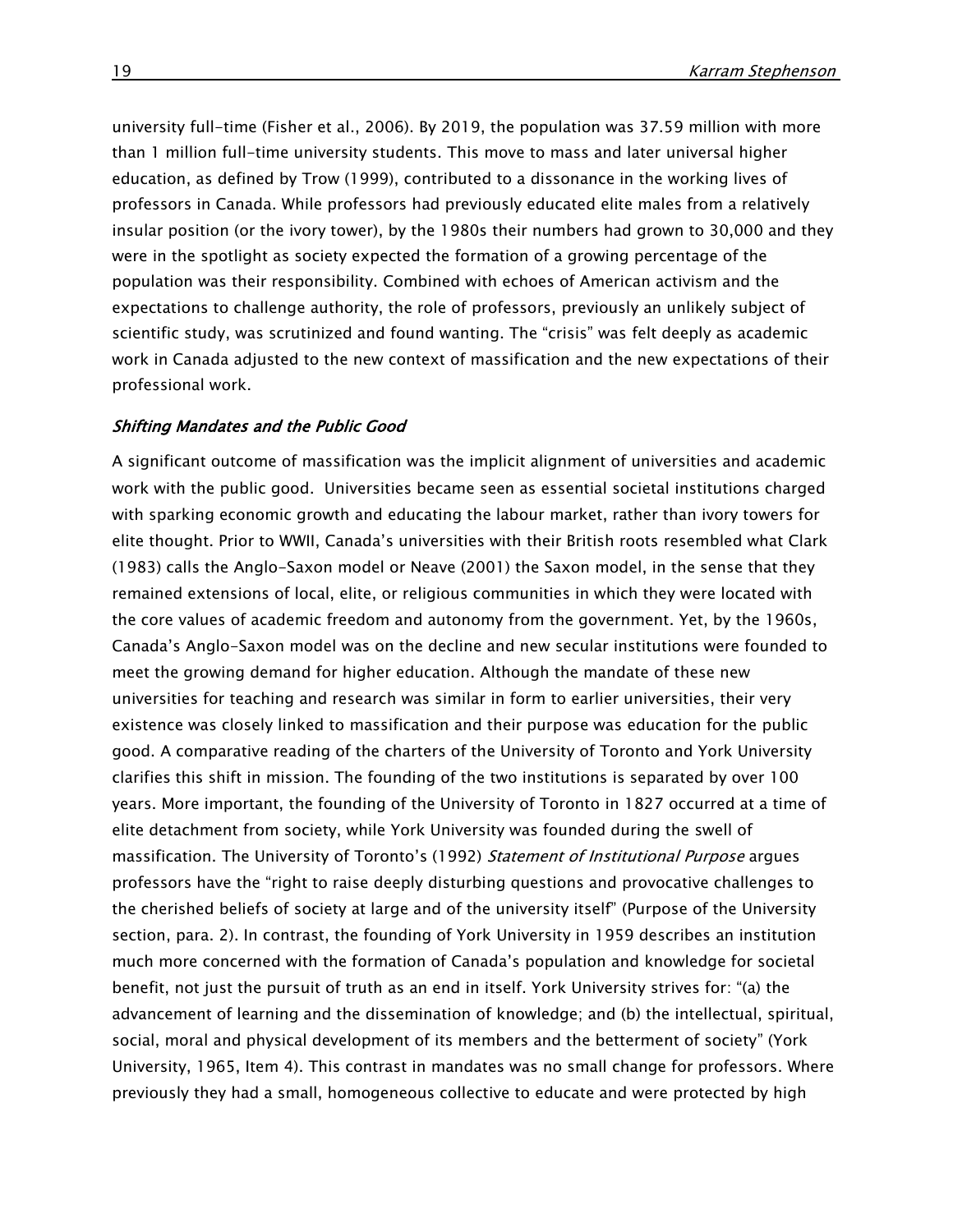levels of academic freedom to ask their "deeply disturbing questions," the shifts of massification brought about student-focused institutions that were concerned with societal "betterment."

#### Unionization

The increasing importance of academic work within society, while causing significant friction in faculty identity and public opinion, subsequently provided the much-needed leverage for professors to engage in collective bargaining and improve their working conditions throughout the 1970s and 1980s (Butovsky et al., 2015). Augmenting this was a faculty shortage, an interrelated crisis outlined below, which stemmed from the dramatic rise in enrolment. These factors greatly improved professors' advantage in collective bargaining. As the crisis of poor working conditions was brought to light, institutions formed unions and faculty associations to protect academic freedom, solidify pay structures, and determine additional benefits of employment. The Université de Québec à Montréal (UQAM), with its extensive network of local campuses, led the way in 1970 as they accredited their faculty union. The following year, they affiliated with a federal union, the Confédération des Syndicats Nationaux (Gill, 2017), aligning with a growing number of labour movements throughout the country and taking a significant step toward the professionalization of higher education work in Canada (Vidricaire, 1996). By 2010, more than 80% of Canadian universities had faculty unions or associations. This shift was made possible by the growing number of faculty and their increase in importance to the public good (Denis, 1996).

This standardization of working conditions via unionization was successful on many levels in responding to the crisis of poor wages, lack of benefits, and limits to academic freedom. Yet it also revealed growing diversity in Canadian society more broadly. Higher education institutions in Québec were leaders in unionizing the sector; however, this occurred in parallel to growing nationalist sentiment in the province. The "quiet revolution" of the 1960s altered the power structures and leadership of education away from the Catholic Church to the provincial government, and the call for self-determination in Québec was loud and would last until the late 1990s. The union structures that stemmed from this governance change in Québec moved rapidly around the country. Yet other provinces, although inspired by Québec's union movement, were less concerned about provincial authority. Instead, a key outcome of unionization, beyond the tangible employment gains, was a new sense that professors were in fact a collective, distinct from the other interest groups being identified in society. The networking of unions led to standardization of academic working conditions across a very decentralized country throughout the 1970s and early 1980s as this new collective of professors gained more bargaining power and solidified key components of the academic profession, including teaching, research, service, and sabbaticals.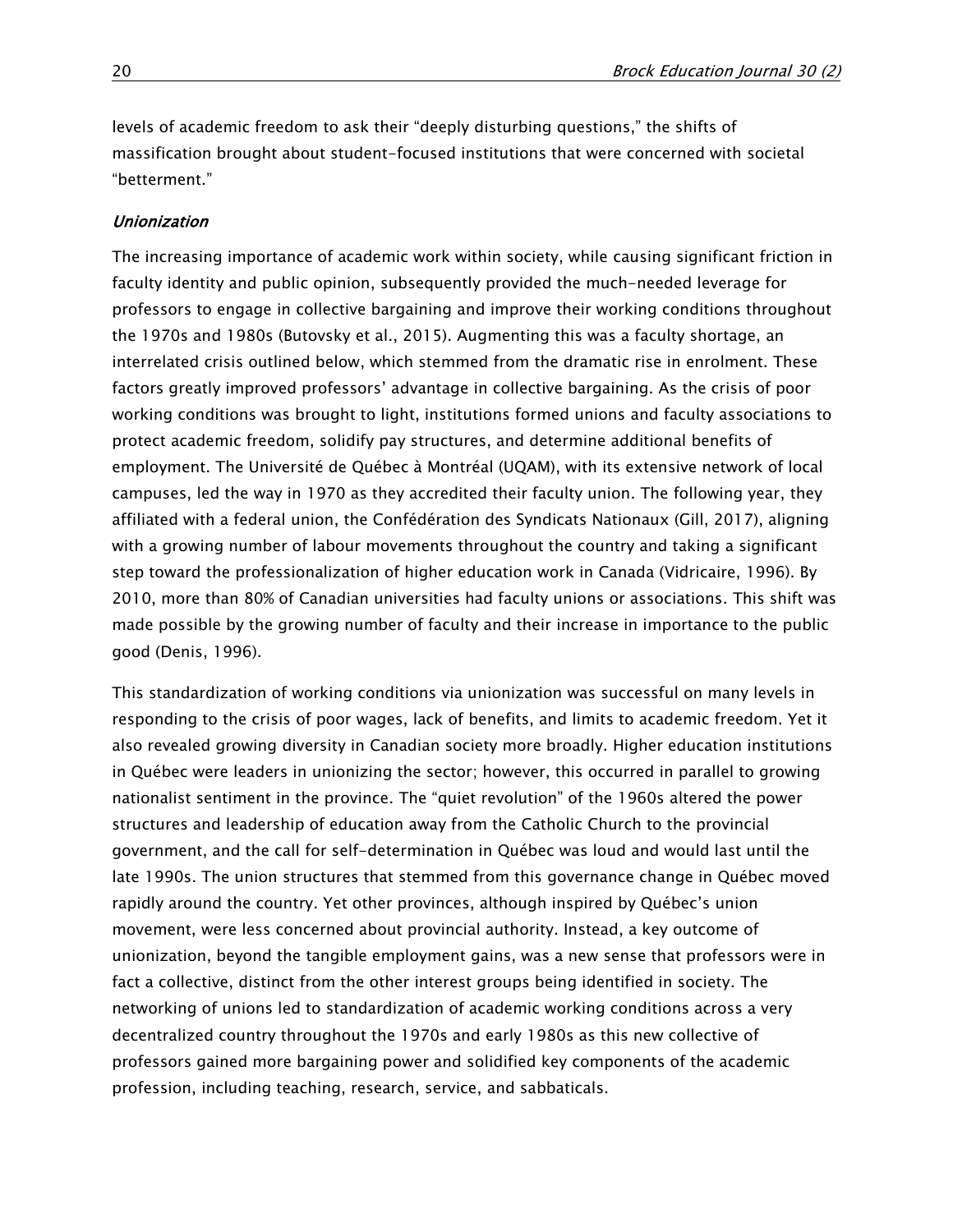#### Historically Underrepresented Groups

Unionization tackled the crisis of poor working conditions and public opinion, yet as is often the case, the next crisis arrived both as a result of and challenge to the assumed homogeneity of the professoriate that had been so important to the success of unionization. By the 1980s, it was clear that women and ethnic minorities often held peripheral positions at Canadian universities both as professors and students, despite the collective efforts of unions to represent a homogeneous collective. This crisis of who belonged to the university community, and how faculty from historically underrepresented groups were struggling with experiences unknown to the rest, was an important theme in scholarship as the move to diversify Canada's universities became central throughout the 1990s. Studies were undertaken in several disciplines examining the position of historically underrepresented groups. This scholarship mirrored significant changes in Canadian immigration. By the 1990s, fewer than 20% of immigrants were from European countries, the largest sending regions post-WWII. In contrast, 58% of immigrants were from Asian countries and placed a high value on participation in higher education (Marginson, 2011; Statistics Canada, 2011). While the student body was quickly changing, faculty from racialized groups were noticeably absent and scholars began to highlight the uniquely challenging experiences of these groups in their journey through graduate school and onward to academic employment (Henry & Tator, 2009; Samuel & Wane, 2005; Spafford et al., 2006).

Likewise, women professors raised the cry of crisis throughout the 1990s as research confirmed that they faced different challenges from their male counterparts. Acker is credited with the rapid expansion of this scholarship and her findings suggest women experienced each crisis of higher education acutely and distinctly (Acker, 1997, 2000, 2012; Acker & Armenti, 2004; Acker & Dillabough, 2007). While all professors were impacted by ongoing enrolment increases, women faced the additional challenge of low salaries amid the increasing workload. In conjunction with union activism, wage equity was the main crisis for women in the 1980s. A decade later, Acker found that women professors, despite gaining pay equality, often "take greater responsibility for the nurturing and housekeeping side of academic life," a position that often hinders professional advancement and may be unfulfilling for the women (Acker & Feuerverger, 1996, p. 401). This finding, when understood historically, is a manifestation of the ongoing identity crisis of professors that started with massification and the changing mandates of universities post WWII as outlined above. As universities and society increased the scope of professors' expected activities to include new forms of student services or advising, the new members of the community, such as women and faculty from racialized groups, were pressured to take on these roles.

#### Faculty Shortage and American Hiring

These ongoing crises regarding who belongs to the university were not just played out along the lines of race and gender. Canada's close proximity and economic relationship to the USA,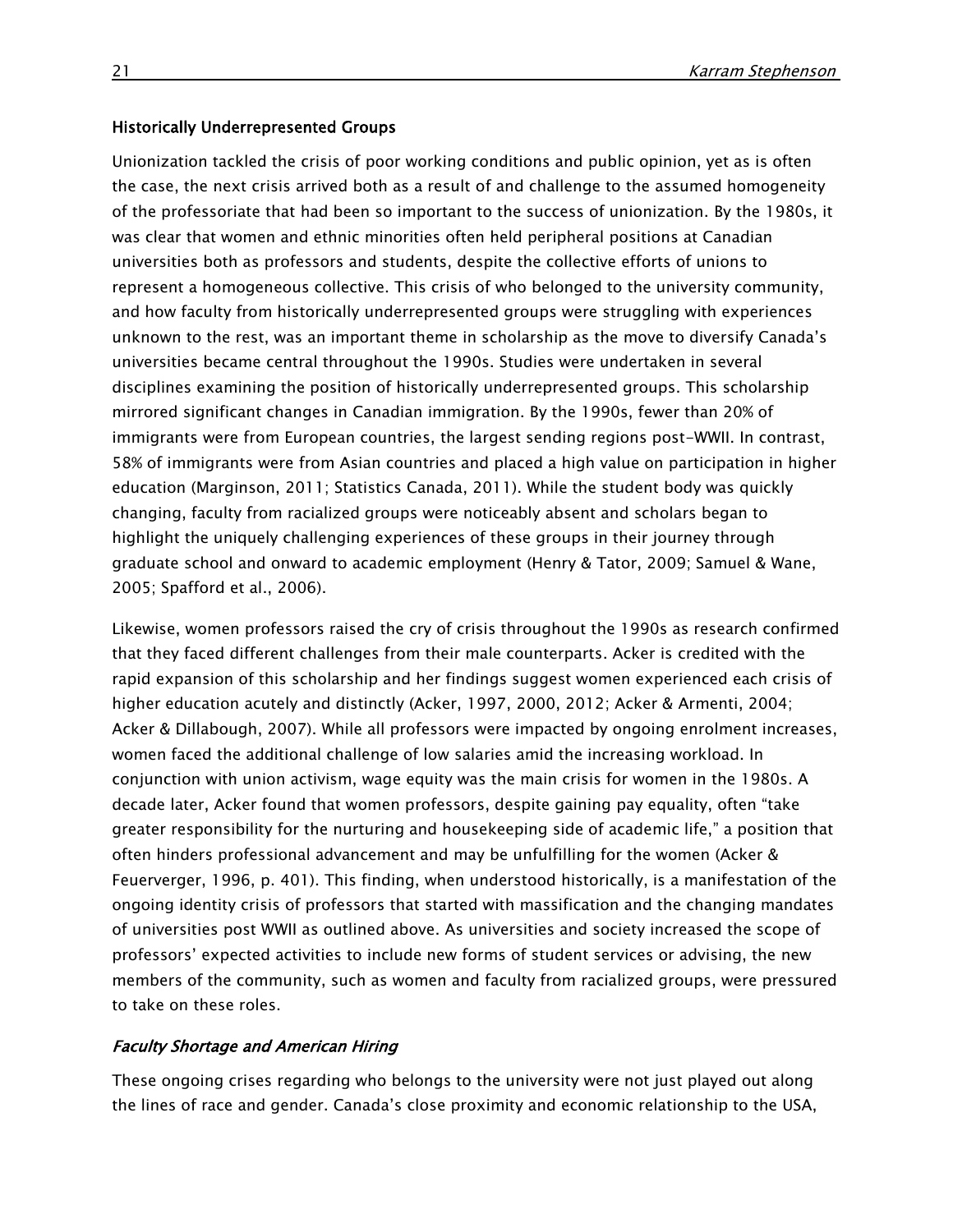which deeply influenced perceptions of professor activism in the 1960s, shaped the debate around the faculty shortage from 1970 to 1990. During this era, the number of PhD programs in Canada was limited and graduates were choosing not to pursue academic careers. The shortage was the source of much concern by professional associations as the hiring of professors did not keep up with student enrolment (Acker, 2004; AUCC, 2002). A related crisis emerged around the same time, with concern about the number of non-Canadians being hired to fill vacant positions. The need to increase the number of Canadian PhD graduates or "Canadianize" the professoriate was called for in public and academic publications from the 1970s and 1980s (Scarfe & Sheffield, 1977). Aware of these trends, Lachapelle and Burnett (2018) undertook a historic analysis of professorial hiring in Canada, comparing the number of professors who were trained in Canada or the USA, in response to the perceived "crisis" of Americanization. They found that the wave of American hires was high until the 1990s as enrolment increased and Canadian graduate programs were not large enough to meet the demand.

The faculty shortage and fears over "foreign" hires disappeared or were reversed by the early 2000s. Instead of a faculty shortage, the new crisis of "too many PhDs" was frequently debated in the media (Charbonneau, 2011; Polk & Wood, 2018) as the number of PhD graduates from Canadian universities increased by 13% between 1986 and 2006 (Charbonneau, 2011). Increases in graduate programming and the creation of new contract-based instructor positions highlighted this trend, discussed in more depth below in our current crisis, which has led to new market-responsive approaches to the hiring of faculty.

# Marketization and the Neoliberal Crisis

As Canadian faculty move into the 21st century they can look back over the past 70 years and identify times of flux as well as tangible ways in which their position as academics improved. It can be argued that Canadian faculty came of age in the 1980s and 1990s, solidifying their collective identity through unionization and professional associations, establishing their importance to Canada's development, and working for the inclusion of marginalized groups. Yet in some ways this coming of age was too late because the mode of academic work that was codified into union law by the 1980s was a form that could not be sustained in the 21st century as a new narrative of marketization became the dominant organizing logic for the factors influencing academic work. This section summarizes the historic shifts outlined above, using them to identify four historic movements that have shaped universities since the 1950s.

Figure 2 above illustrated four key historic forms or features of academic work in Canada (elite, unionized, diverse, segmented) and the processes that led to these: massification, equitization, and marketization. The elite university of the 1950s with professors as residents of an ivory tower evolved into the unionized university of the 1970s in response to massification and the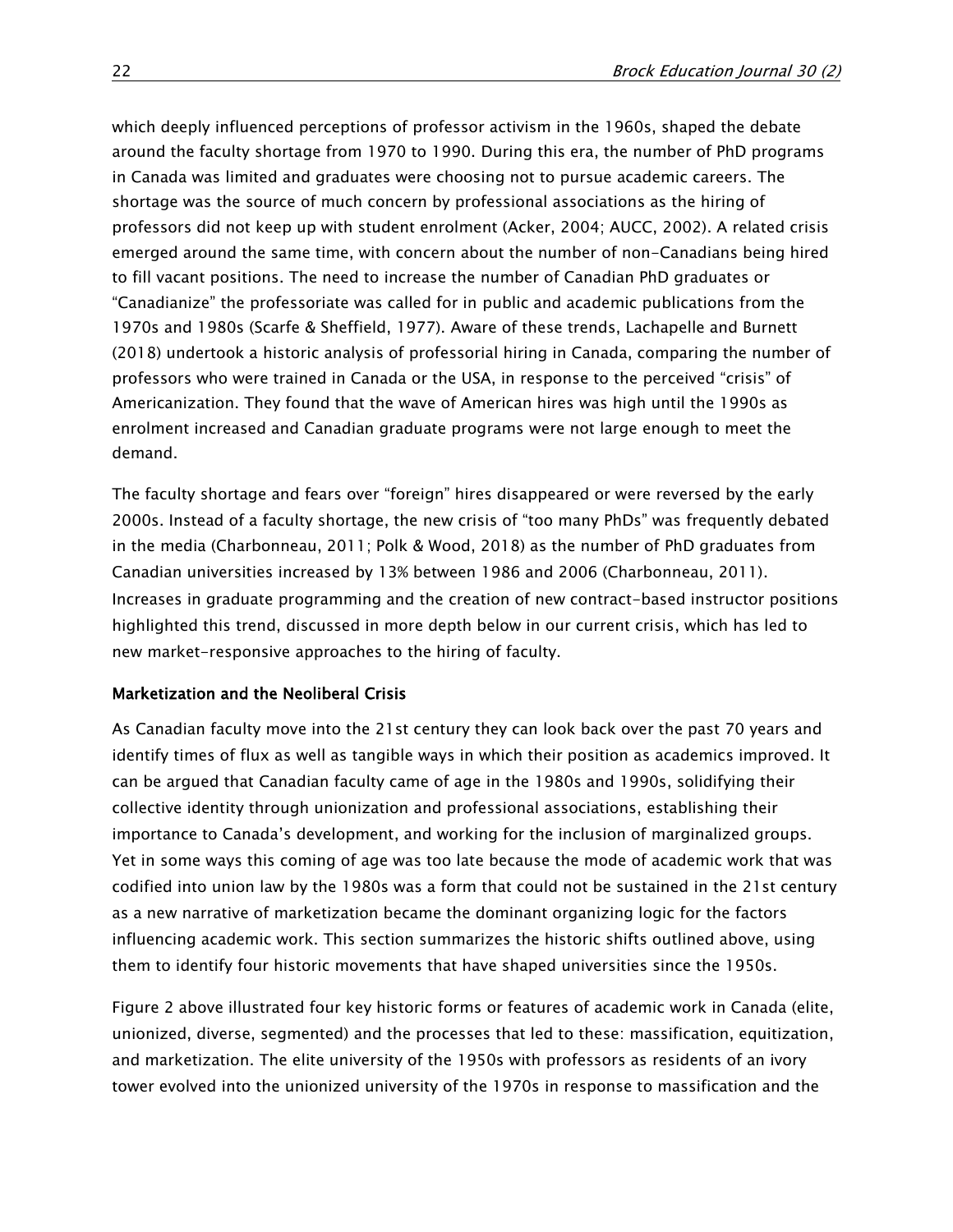new importance of professors as educators of society. By the 1990s, with their gains in equity and diversity, universities saw an increase in support systems and personnel. Yet, significant tension exists in the transition from one phase to another. For professors who have adapted to the job expectations of one mode of work, the evolution to a new mode of academic work is disruptive.

Over the past 20 years, a new trend in higher education, which numerous scholars have attempted to define, has largely taken shape. Peters (2004) suggests its core value is the irrational pursuit of "excellence," leading institutions to fund high-end research and rush to improve rankings. Jones (2013) describes the "fragmentation" of academic work that results as authority moves away from professors to career administrators and new strategic offices, at the same time as new forms of precarious work increase the disparity among academics. Perhaps the most clearly definable feature of the new grand narrative is its market-responsiveness. Metcalfe's (2010; Metcalfe & Fenwick, 2009; Metcalfe & Slaughter, 2011) assessment of *academic capitalism* in Canada suggests the impact of neoliberal economics is strongly seen in higher education, as new, market-led funding structures increase the competition for resources and shift the role of professors:

As the market fluctuates, presumably so does the available funding, a point that deserves attention as world markets experience periods of instability. This type of fund management necessitates a business-like orientation, and an atypical focus on the market. (Metcalfe, 2010, p. 506)

Higher education is not the only sector that has been reshaped by the move to neoliberal, global economics. Contract-driven, short-cycle employment has come to define manufacturing, communication, and information technology. In higher education, society now requires a new form of professor, adept at grant writing, efficient instruction, and accountability paperwork (Hayes & Wynyard, 2002).

This market-responsiveness also has implications for the excess of underemployed PhD graduates and the disparity between full-time and part-time professors, major defining features of the current crisis. Rather than the anticipated shortage of professors, the marketled higher education sector requires just-in-time faculty to teach courses on a part-time, contract-based basis (Golhar & Stamm, 1991). These instructors face "heavier teaching loads, insecurity caused by contract status, little input into or control over teaching assignments, lack of time for research, relegation of their research role, and their consequent devaluation as 'teaching-only' faculty" (Rajagopal, 2004, p. 18). Moreover, this current crisis of marketresponsive higher education, which is signaled by disparity among academic workers, has disproportionately affected women and others from historically underrepresented groups (Field & Jones, 2016; Rajagopal, 2004).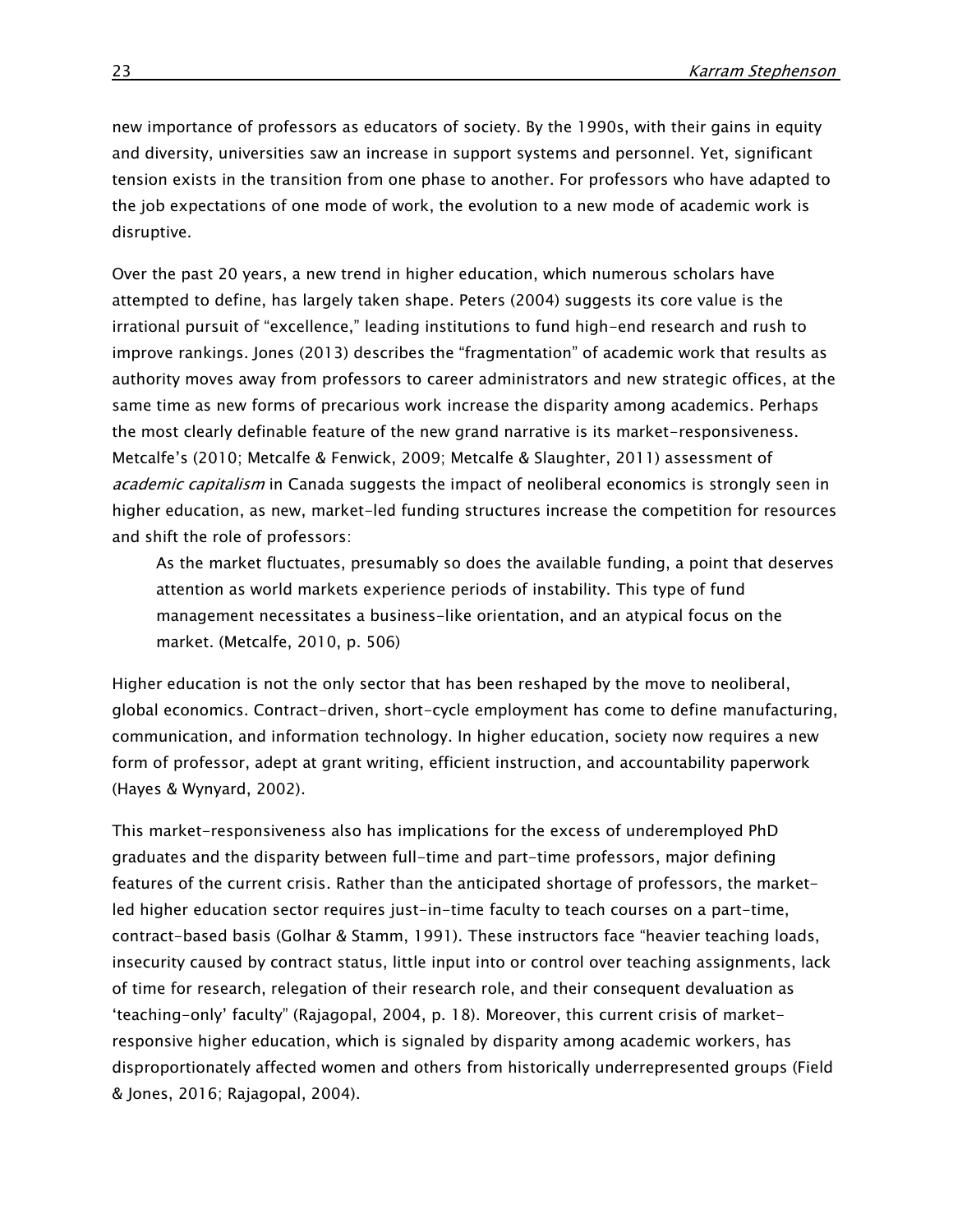# Playing a New Role or a New Game?

Each of the narratives modeled above holds expectations for professors. In the elite university there were few expectations of societal involvement or political activism. The 1970s to 1990s evolved with new beliefs that professors were key parts of the economic and social institutions forming nations. As the acceleration of globalization created new links between countries and new mobility among the academic community in the 2000s, fragmentation and marketresponsiveness have come to define academic work that must pursue excellence in order to contribute to a global economy, often at the expense of its members. Although the larger political-economic context of the world has driven this change in individual countries or provinces, the free market's lack of human protection has driven the public, over the past decade, to elect populist leaders who promise to protect them against the precarious forces of the market. In many cases this had led to further marketization and stratification of the higher education system. Professors, not typically in the voter demographic that elects populist leaders, are thus at risk of being seen once again as dwelling in an ivory tower, aloof from both the leadership and classes that do not access university education.

# Implications: Future Crises and the Coronavirus

Society is calling Canada's professors to be many things, most recently changing in response to the market's demands. Within this quickly shifting context, the question of how to successfully weather a crisis is very important. Is the successful professor market-responsive, adapting to each new context in order to survive? Are they, as several studies in the U.S. have suggested, those who cleverly "play the game" by identifying the steps to success in their institutions and following those without hesitation (Airini et al., 2011; Bathmaker et al., 2013)? Or is there perhaps something more important at the core of academic work that continues throughout each decade, transcending all these fluctuating crises and changes in their expected role? In Canada, universities and their professors, while facing these ongoing crises and market-driven changes to their working conditions, still inhabit an institution that can offer an alternative space, contrasting both the neoliberal global economy and populist politics. The presence of a group of intellectuals, not driven by profit (their institutions are less innocent), detached from the political sphere and influencing the next generation of citizens, should not be understated.

# The Crisis of Pandemic

It would be ideal if this historic overview of challenges facing Canada's professoriate was successful in illuminating, contextualizing, and solving each crisis. Instead, the only firm prediction this paper can offer is that professors, like personnel in sectors all across Canada, will face future crises, both unexpected and expected. Since the latter category allows for some anticipation of these future events, this paper concludes by outlining current tensions in public discourse that have become and will likely continue to be the focus of professors' self-reflective academic pursuits in coming days (Goedegebuure & Meek, 2021; Norris, 2020).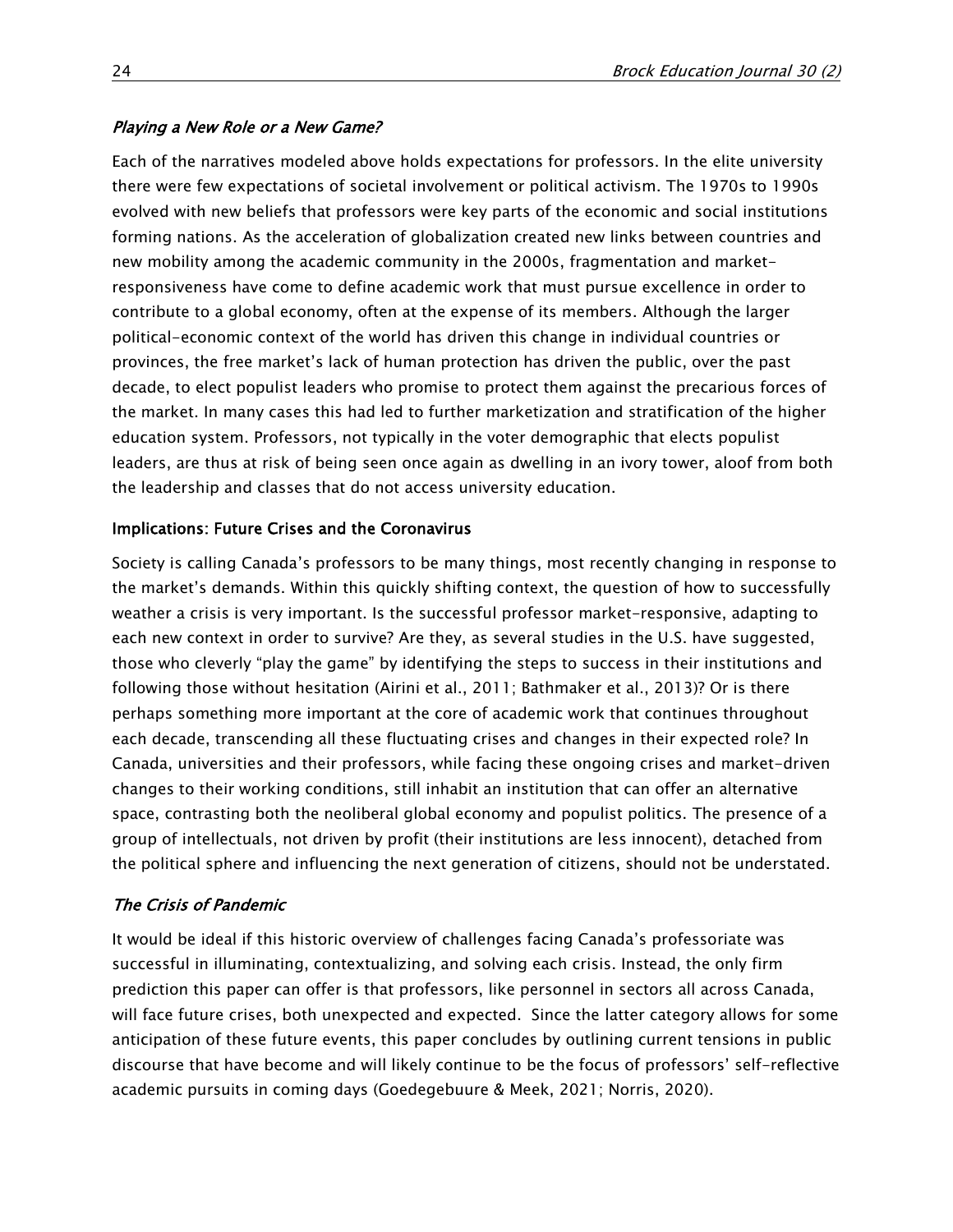Foremost on everyone's mind at the time of writing is the COVID-19 pandemic. The ongoing spread of the virus required a rapid shift to online instruction and course delivery for education at all levels in Canada in March 2020. University professors were, once again, asked to take on new roles: the adaptable online instructor and the creative distanced researcher. For many professors at smaller institutions, already engaged with flexible delivery modes, this journey, while challenging was not uncharted. For other institutions, particularly those with large science infrastructures, the shift was unprecedented. Likewise, in professors' research activities, new modes of communication and collaboration were needed to sustain and complete projects virtually. On top of all these elements was the recurring crisis of declining mental health, requiring professors to care for their students, colleagues, and themselves. This global crisis will provide years of subject matter for higher education scholars as the nature and extent of the change to university work is assessed and evaluated.

Using the historic approach in this paper, it is possible to suggest some important themes of inquiry that will need to be explored in order to understand the crisis of the COVID-19 pandemic more fully. First, the experiences of women and historically underrepresented groups will be different than their Anglo or male colleagues and need to be deeply understood. Since most professors are now working from home, the nature of home life and distinct conceptions of "home" among different socio-cultural groups may have implications for differing experiences of academic work. Second, there will likely be criticism of professors' responses and abilities to adapt during the COVID crisis. These discourses will need to be examined, particularly for what they tell us about the expectations society has for the role professors fulfill. Historically, professors were the central governing and producing members of universities. However, the past 70 years have seen a new host of departments and offices within universities at different levels of management (Jones, 2013). In the current crisis, the shift to online instruction and research was in many cases only possible with the technological and advising support of other departments at the university. New research is needed to examine the networks of instruction and research production that allow universities to press ahead and whether this weakened or strengthened professors' influence at universities.

Although COVID-19 has greatly overshadowed many other crises that were brewing in the past few years, it should not be the only one to demand future study. Other crises that will provide significant room for investigation include the polarization of political views, exacerbated by online discourses and social media, which has sparked both a "boycott culture" and loud debates over free speech (Littler, 2005); the decline of public trust in science, particularly interesting in this pandemic phase; the ideological position of professors and their rights as public intellectuals; and finally, the heightened pressure and increased infrastructure that positions professors as chasers of research funding (see Acker & McGinn article in this issue).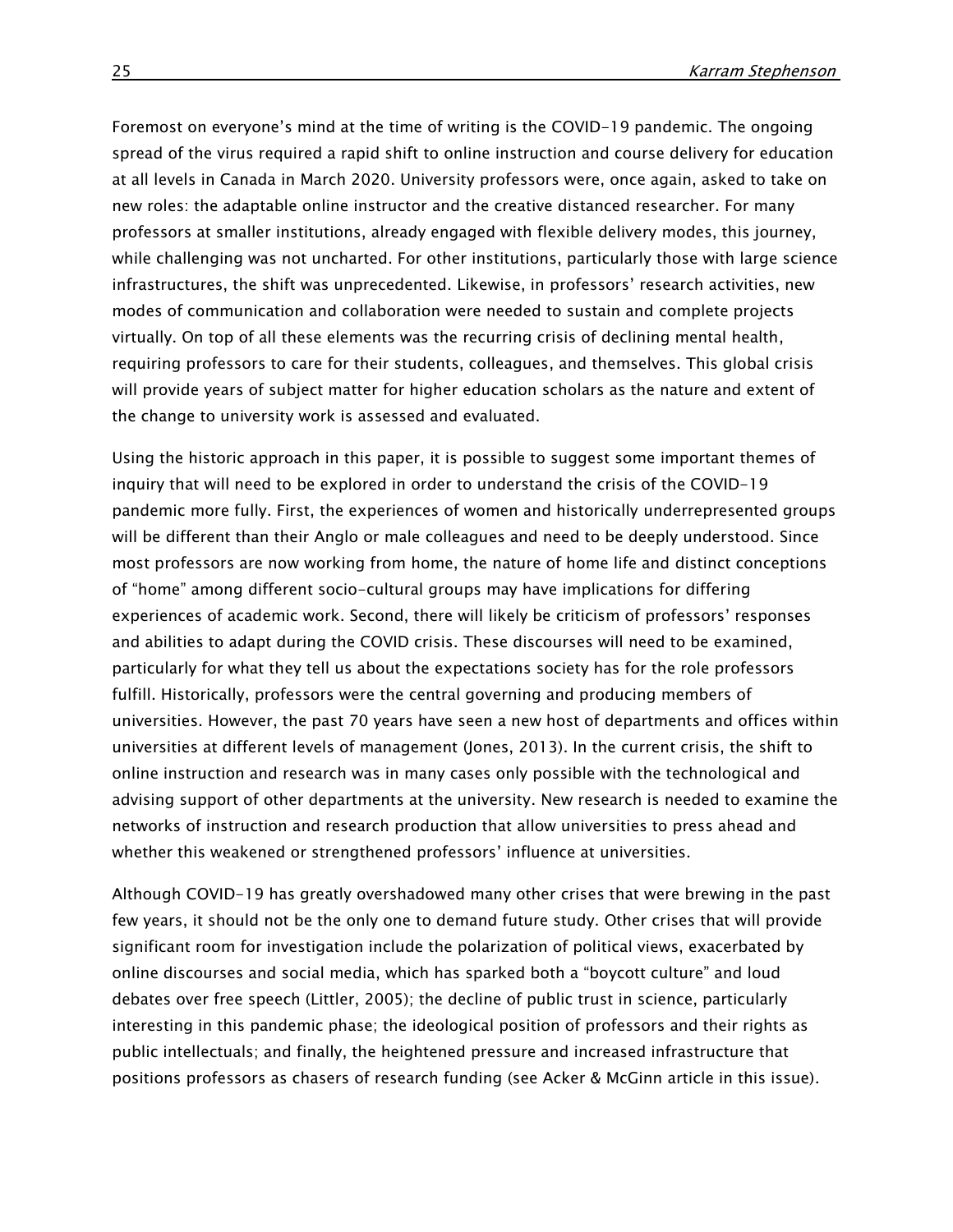### Conclusion

A historic analysis of the crises that have faced the Canadian professoriate indicates that these crises emerge when there is a change in society's expectations of professors' role and contribution. In the 1960s, as professors were increasingly expected to educate the workforce, this came into conflict with their past role as elite intellectuals. By the time their new role became codified through union activities in the 1990s, the diverse groups were showing the limitations of identifying professors as a homogeneous group. Likewise, by the 2000s, the narrative of market-responsive higher education once again changed society's expectations of professors. Undergirding these changes were massive social shifts in labour rights, activism, immigration, and more recently market-oriented policies related to academic work. In each era, Canada's professors are reshaped and redefined into new professional roles that meet the changing times. As the professoriate in Canada moves forward, a collective memory of past crises is needed to approach new challenges with the responsiveness and adaptability of the past.

#### Acknowledgements

The Academic Profession in the Knowledge Society Study was conducted by research teams at the University of Toronto, Université de Montréal, and the University of British Columbia. This project was supported by the Ontario Human Capital Research and Innovation Fund and the Social Sciences and Humanities Research Council of Canada. This author acknowledges the support of the research team in the development of the paper.

#### References

- Acker, S. (1997). Becoming a teacher educator: Voices of women academics in Canadian faculties of education. Teaching and Teacher Education, 13(1), 65-74. [https://doi.org/10.1016/S0742-051X\(96\)00046-7](https://doi.org/10.1016/S0742-051X(96)00046-7)
- Acker, S. (2000). In/out/side: Positioning the researcher in feminist qualitative research. Resources for Feminist Research, 28(1-2), 189–210.
- Acker, S. (2004, Spring). Women academics and faculty shortages: Through the lens of gender analysis. Ontario Council of University Faculty Associations Forum, 20-23.
- Acker, S. (2012). Chairing and caring: gendered dimensions of leadership in academe. *Gender* and Education, 24(4), 411–428. <https://doi.org/10.1080/09540253.2011.628927>
- Acker, S., & Armenti, C. (2004). Sleepless in academia. *Gender and Education*, 16(1), 3-24. <https://doi.org/10.1080/0954025032000170309>
- Acker, S., & Dillabough, J. A. (2007). Women "learning to labour" in the "male emporium": Exploring gendered work in teacher education. Gender and Education, 19(3), 297-316. <https://doi.org/10.1080/09540250701295460>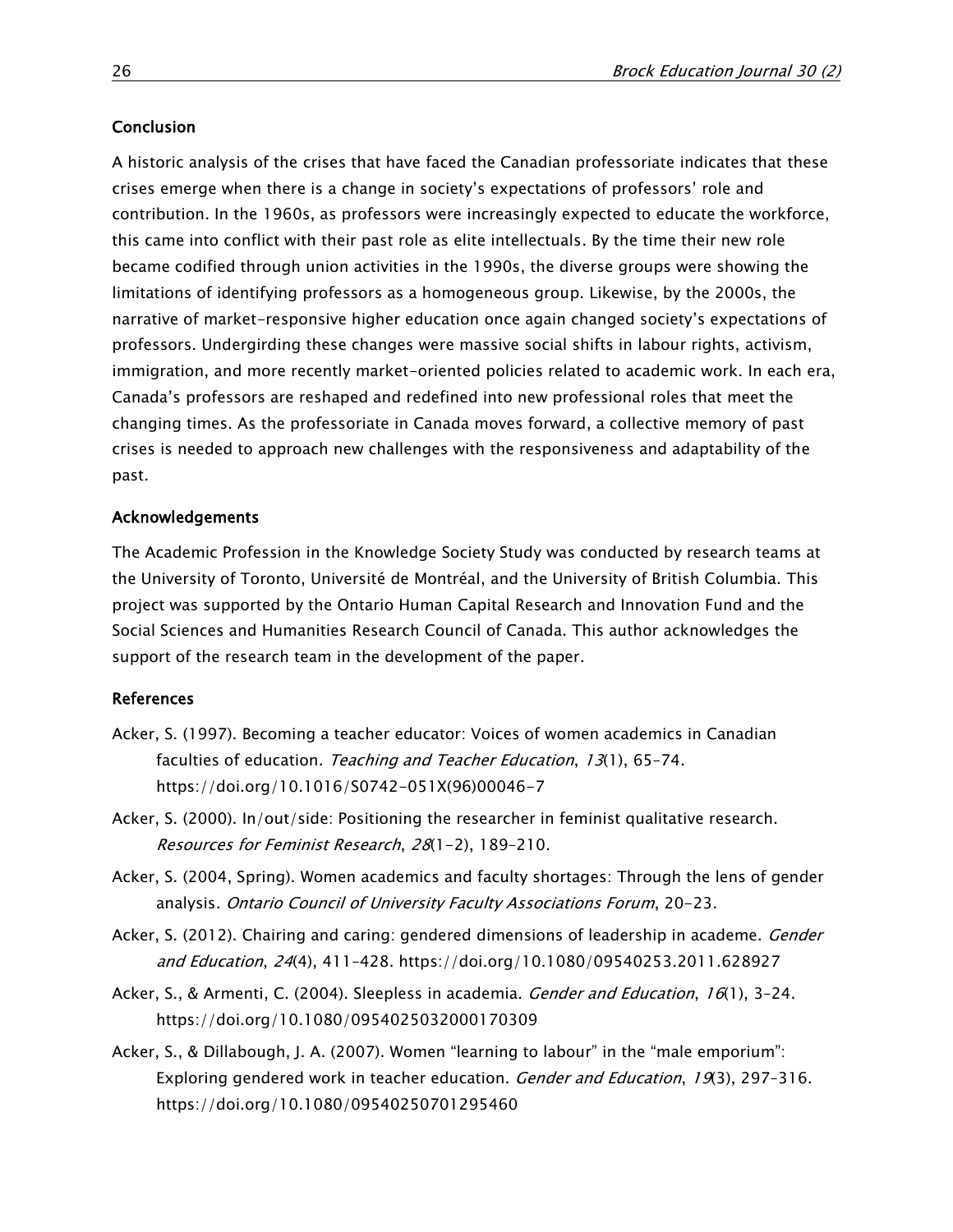- Acker, S., & Feuerverger, G. (1996). Doing good and feeling bad: The work of women university teachers. Cambridge Journal of Education, 26(3), 401-422. <https://doi.org/10.1080/0305764960260309>
- Airini, Collings, S., Conner, L., McPherson, K., Midson, B., & Wilson, C. (2011). Learning to be leaders in higher education: What helps or hinders women's advancement as leaders in universities. *Educational Management Administration & Leadership*, 39(1), 44-62. <https://doi.org/10.1177%2F1741143210383896>
- Altbach, P. G., & Knight, J. (2007). The internationalization of higher education: Motivations and realities. Journal of Studies in International Education, 11(3-4), 290-305. <https://doi.org/10.1177%2F1028315307303542>
- Association of Universities and Colleges of Canada. (2002). Trends in higher education. AUCC.
- Bathmaker, A. M., Ingram, N., & Waller, R. (2013). Higher education, social class and the mobilisation of capitals: Recognising and playing the game. British Journal of Sociology of Education, 34(5-6), 723-743. <https://doi.org/10.1080/01425692.2013.816041>
- Butovsky, J., Savage, L., & Webber, M. (2015). Assessing faculty attitudes toward faculty unions: A survey of four primarily undergraduate universities. WorkingUSA, 18(2), 247-265. <https://doi.org/10.1111/WUSA.12173>
- Charbonneau, L. (2011, November 30). Is Canada producing too many PhDs? Yes, no and maybe. University Affairs. [https://www.universityaffairs.ca/news/news-article/is-canada](https://www.universityaffairs.ca/news/news-article/is-canada-producing-too-many-phds/)[producing-too-many-phds/](https://www.universityaffairs.ca/news/news-article/is-canada-producing-too-many-phds/)
- Clark, B. R. (1983). The higher education system: Academic organization in cross-national perspective. University of California Press.
- Cope Watson, G. (2013). Part time university teaching in Ontario: A self-study [Doctoral dissertation, Brock University]. Brock University Digital Repository. <https://dr.library.brocku.ca/handle/10464/4964>
- Denis, R. (1996). Le grand défi du syndicalisme universitaire. In G. Leroux & A. Vidricaire (Eds.), Analyses et discussions, cahier no. 5: Vingt-cinq ans de syndicalisme universitaire— Éléments d'histoire et enjeux actuels (pp. 15–28). SPUQ. <https://spuq.uqam.ca/documents/fr/file/25%20ans%20.pdf>
- Field, C. C., & Jones, G. A. (2016). A survey of sessional faculty in Ontario publicly-funded universities. Centre for the Study of Canadian and International Higher Education, OISE-University of Toronto.
- Fisher, D., Rubenson, K., Bernatchez, J., Clift, R., Jones, G., Lee, J., MacIvor, M., Meredith, J., Shanahan, T., & Trottier, C. (2006). Canadian federal policy and postsecondary education. Centre for Policy Studies in Higher Education and Training, University of British Columbia. [https://www.researchgate.net/publication/268373387\\_Canadian\\_Federal\\_Policy\\_and\\_Post](https://www.researchgate.net/publication/268373387_Canadian_Federal_Policy_and_Postsecondary_Education) [secondary\\_Education](https://www.researchgate.net/publication/268373387_Canadian_Federal_Policy_and_Postsecondary_Education)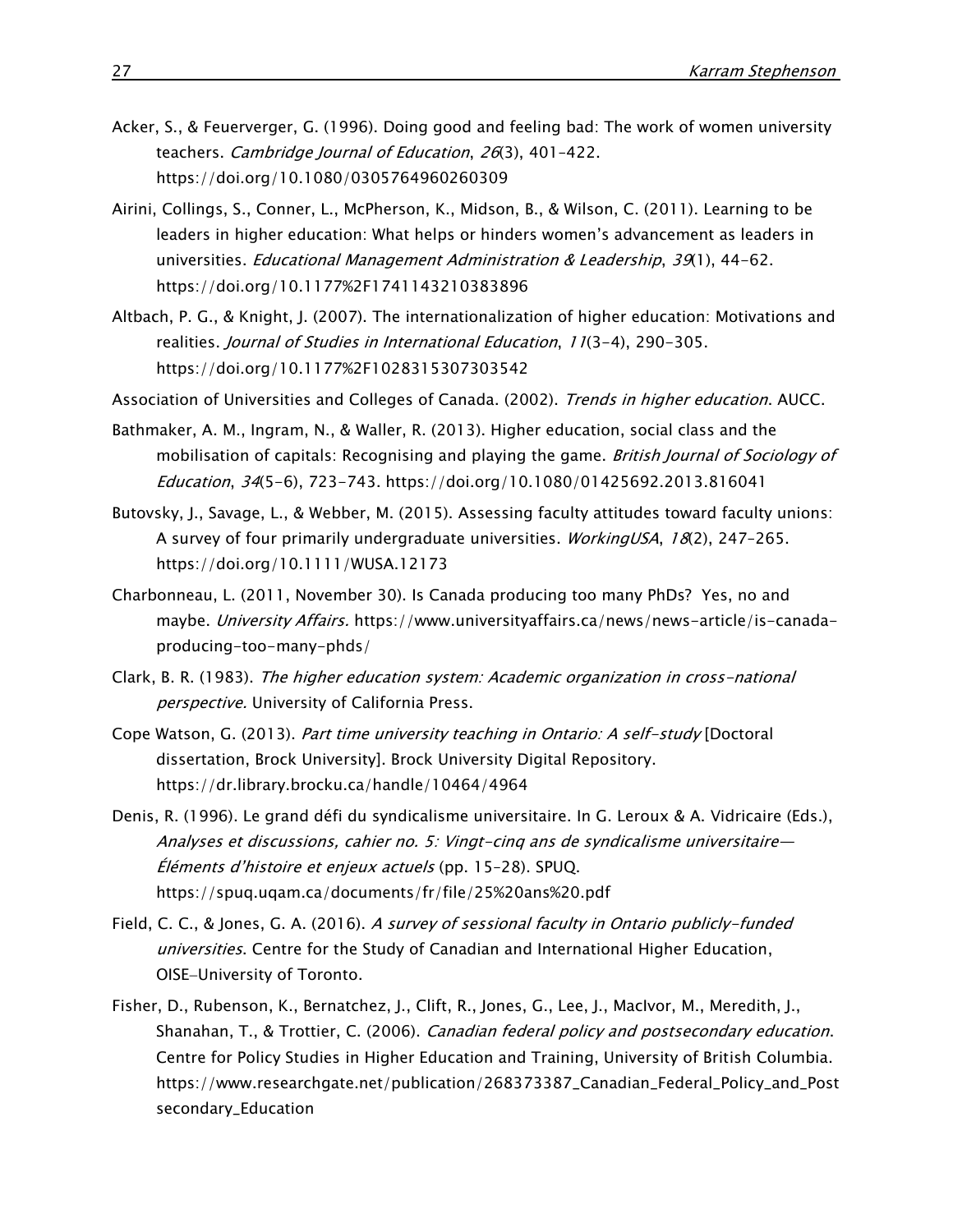- Gill, L. (2017). Quelques éléments d'histoire du syndicalisme professoral universitaire au Québec. Bulletin d'histoire politique, 25(3), 245–257. <https://doi.org/10.7202/1039754ar>
- Goedegebuure, L., & Meek, L. (2021). Editorial: Crisis—What crises? Studies in Higher Education, 46(1), 1–4. <https://doi.org/10.1080/03075079.2020.1859680>
- Golhar, D. Y., & Stamm, C. L. (1991). The just-in-time philosophy: A literature review. International Journal of Production Research, 29(4), 657-676. <https://doi.org/10.1080/00207549108930094>
- Hart, C. (1998). Doing a literature review: Releasing the social science research imagination. SAGE.
- Hayes, D., & Wynyard, R. (Eds.). (2002). The McDonaldization of higher education. Bergin & Garvey.
- Henry, F., & Tator, C. (2009). Racism in the Canadian university : Demanding social justice, inclusion, and equity. University of Toronto Press.
- Jones, G. A. (2013). The horizontal and vertical fragmentation of academic work and the challenge for academic governance and leadership. Asia Pacific Education Review, 14(1), 75–83. <https://doi.org/10.1007/s12564-013-9251-3>
- Karram Stephenson, G., Jones, G. A., Bégin-Caouette, O., Metcalfe, A., & Toor, A. (2017). Responding to change, assessing Difference: A review of the literature on professors at Canadian universities (CIHE Report 2017.05). Centre for the Study of Canadian and International Higher Education, OISE-University of Toronto. [https://www.oise.utoronto.ca/cihe/wp-content/uploads/sites/23/2016/10/11.14.2017-](https://www.oise.utoronto.ca/cihe/wp-content/uploads/sites/23/2016/10/11.14.2017-APIKS-Lit-Review-CIHE-Web-Version-FINAL-1.pdf) [APIKS-Lit-Review-CIHE-Web-Version-FINAL-1.pdf](https://www.oise.utoronto.ca/cihe/wp-content/uploads/sites/23/2016/10/11.14.2017-APIKS-Lit-Review-CIHE-Web-Version-FINAL-1.pdf)
- Lachapelle, F., & Burnett, P. J. (2018). Replacing the Canadianization generation: An examination of faculty composition from 1977 through 2017. Canadian Review of Sociology/Revue canadienne de sociologie, 55(1), 40-66. <https://doi.org/10.1111/cars.12178>
- Lennards, J. (1990). *The academic profession in Canada*. Department of Sociology, Glendon College, York University.
- Littler, J. (2005). Beyond the boycott: Anti-consumerism, cultural change and the limits of reflexivity. Cultural Studies, 19(2), 227-252. <https://doi.org/10.1080/09502380500077771>
- Marginson, S. (2008). Global field and global imagining: Bourdieu and worldwide higher education. British Journal of Sociology, 29(3), 303-315. <https://doi.org/10.1080/01425690801966386>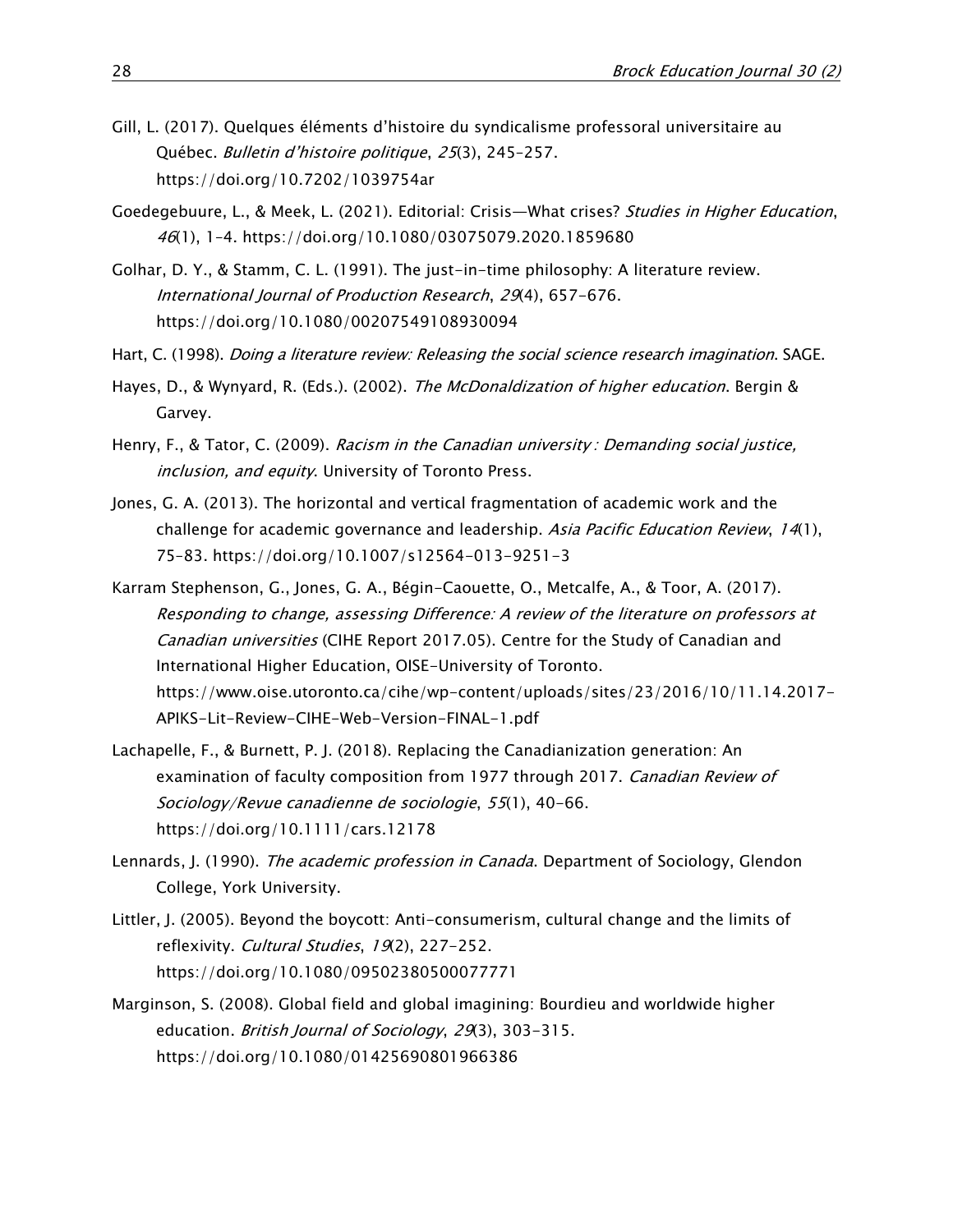- Marginson, S. (2011). Higher education in East Asia and Singapore: Rise of the Confucian model. Higher Education, 61(5), 587-611.<https://doi.org/10.1007/s10734-010-9384-9>
- Metcalfe, A. S. (2010). Revisiting academic capitalism in Canada: No longer the exception. The Journal of Higher Education, 81(4), 489-514. <https://doi.org/10.1080/00221546.2010.11779062>
- Metcalfe, A. S., & Fenwick, T. (2009). Knowledge for whose society? Knowledge production, higher education, and federal policy in Canada. Higher Education, 57(2), 209-225. <https://doi.org/10.1007/s10734-008-9142-4>
- Metcalfe, A. S., & Slaughter, S. (2011). Gender and academic capitalism. In B. J. Bank (Ed.), Gender and higher education (pp. 13-19). Johns Hopkins University Press.
- Nakhaie, M. R., & Brym, R. J. (1999). The political attitudes of Canadian professors. *Canadian* Journal of Sociology, 24(3), 329–353. <https://doi.org/10.2307/3341393>
- Neatby, B. (1985). The academic profession: A historical perspective. Communities of scholars in Ontario. In C. Watson (Ed.), The professoriate: Occupation in crisis (pp. 10-29). OISE.
- Neave, G. (2001). The European dimension in higher education: An excursion into the modern use of historical analogues. In J. Huisman, P. Maassen, & G. Neave (Eds.), *Higher education* and the nation state (pp. 13-73). Elsevier.
- Norris, T. (2020). Pandemic pedagogy: Innovative strategies for uncertain times. Brock Education Journal, 29(2), 1–5. <https://doi.org/10.26522/brocked.v29i2.856>
- Peters, M. (2004). Higher education, globalisation and the knowledge economy. In M. Walker & J. Nixon (Eds.), Reclaiming universities from a runaway world (pp. 67-82). Open University Press.
- Polk J., & Wood, M. (2018, February 12). A response to U of T's 10,000 PhDs Project. University Affairs. [https://www.universityaffairs.ca/career-advice/from-phd-to-life/response-u-ts-](https://www.universityaffairs.ca/career-advice/from-phd-to-life/response-u-ts-10000-phds-project/)[10000-phds-project/](https://www.universityaffairs.ca/career-advice/from-phd-to-life/response-u-ts-10000-phds-project/)
- Porter, J. (1965). The vertical mosaic. University of Toronto Press.
- Rajagopal, I. (2004). Tenuous ties: The limited-term full-time faculty in Canadian universities. The Review of Higher Education, 28(1s), 49–75. <https://doi.org/10.1353/rhe.2004.0030>
- Readings, B. (1996). The university in ruins. Harvard University Press.
- Robson, R. A. H. (1966). Sociological factors affecting recruitment into the academic profession. Association of Universities and Colleges of Canada.
- Samuel, E., & Wane, N. (2005). "Unsettling relations": Racism and sexism experienced by faculty of color in a predominantly White Canadian university. The Journal of Negro Education, 74(1), 76–87.